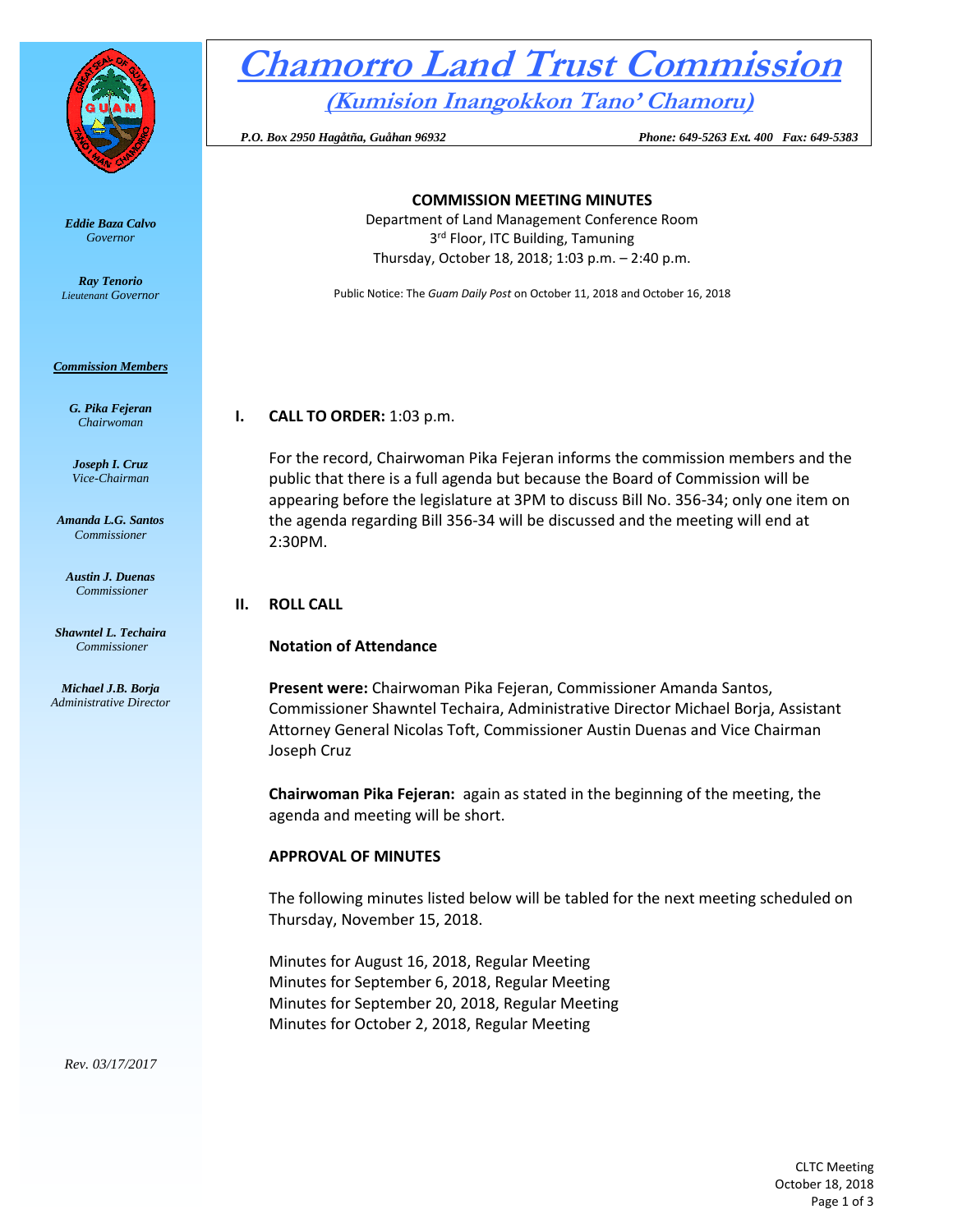#### **PUBLIC COMMENTS**

As for those who wish to make any public comments, Chairwoman Fejeran apologizes that there will be no public comments during the meeting; however, public comments can be made at the legislature at the 6PM Public Hearing scheduled later the same evening (October 18, 2018).

#### **OLD BUSINESS**

**Chairwoman Pika Fejeran**: regarding Review of 21GCA, Ch75, & PL 23-38 CLTC Resolution No. 2018-09, Law Revision Recommendation has been discussed during several commission meetings.

**Chairwoman Pika Fejeran:** indicates she would like to go over the draft of the CLTC Resolution No. 2018-09 as it has all the amendments that the Commission is recommending and as it pertains to the two laws that have been discussed and will be discussed at the legislative hearing including Bill 356-34.

As Chairwoman Pika Fejeran reads through the resolution; discussion, changes and edits are made to finalize the resolution section by section. This is to present to the legislature in support to ratify those effected by the 102 transferred & switch list that are deemed "Null and Void".

In conclusion a motion was made to approve Resolution No. 2018-09 as revised during the entire meeting.

#### **[Exhibit: Approved CLTC Resolution No. 2018-09]**

**Chairwoman Pika Fejeran:** states she is pleased that they referring to the commission were able to complete and finalize the resolution.

A public hearing has been scheduled as stated in the beginning of the meeting at 3PM to discuss Bill 356-34. The commission along with the CLTC staff will be going to the legislature to attend the public hearing.

All other items on the agenda that were not discussed in this meeting will be discussed at the next meeting scheduled, which will be announced once a date is confirmed.

A gentleman, Mr. Manglona from the public wanted to make a comment. He is a CLTC applicant, has received property. He had his property surveyed and during the process there were squatters living on the property. He had his property cleared and started to plant on it, then the squatters came back. Every time the squatters are told to move, they keep coming back and they leave trash all over his property.

CLTC offered him a different property that is right across from his original property.

**Administrative Director Michael Borja:** addresses Mr. Manglona and informs him the CLTC staff is working on his issue.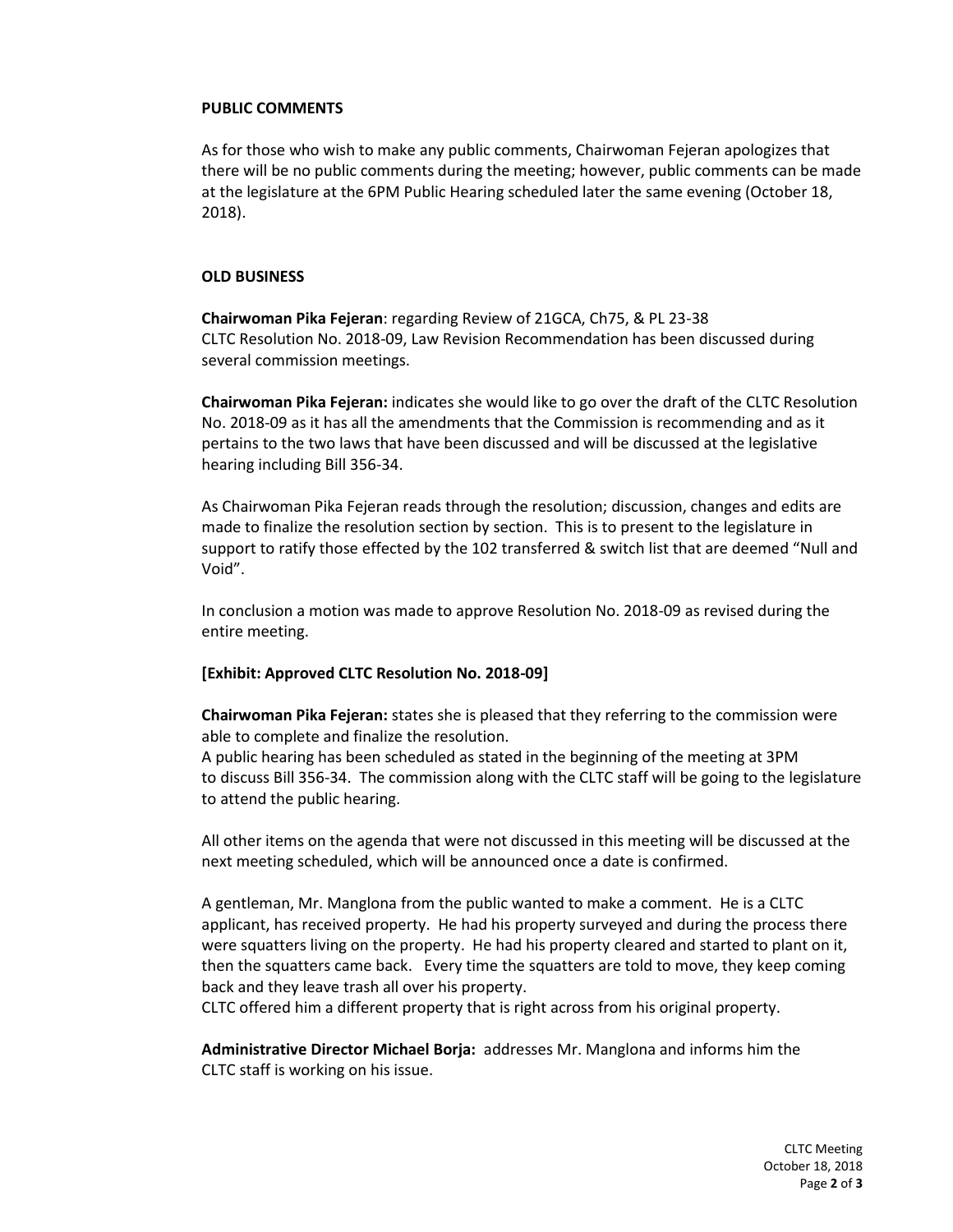**Chairwoman Pika Fejeran**: apologizes to Mr. Manglona and informs him that compliance is an area that really needs to improve. Unfortunately there is no solution today but the CLTC staff is working on trying to solve his current situation.

**Administrative Director Michael Borja:** restates the CLTC is working aggressively to try to solve the situation. The main problem is having to identify someone to clean the property but other properties have been offered to Mr. Manglona that is clean and ready for him to move in.

**Chairwoman Pika Fejeran:** again apologizes to Mr. Manglona request for a staff report to be done and to inform Mr. Manglona of the next meeting. Explains to Mr. Manglona the commission really needs to be at the public hearing and the meeting has to adjourn.

**Meeting adjourned**: 2:40 p.m.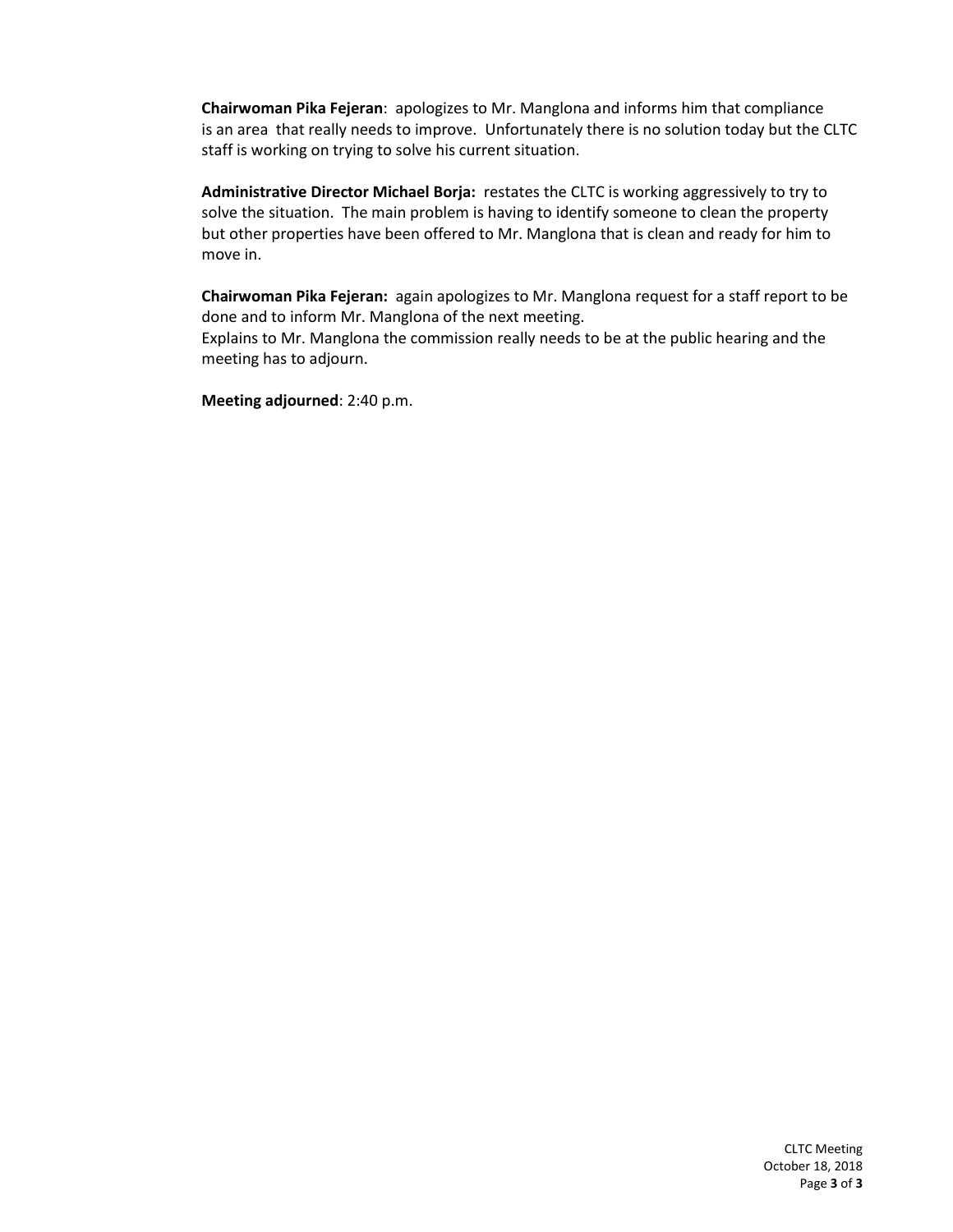



## **CHAMORRO LAND TRUST COMMISSION** Kumision Inangokkon Tano' Chamoru RESOLUTION NO. 2018-09

**Declaration and Request for** Legislative Revisions to Title 21, Guam Code Annotated, Chapter 75; and, The Senator Paul Bordallo Rules and Regulations for the Chamorro Land Trust Commission, Enacted as Public Law 23-38

**WHEREAS**, the Chamorro Land Trust Commission (hereafter CLTC), in accordance with Title 21, Guam Code Annotated, Chapter 75, is tasked with issuing residential and agricultural land leases to qualified applicants. Issuance of these leases is further governed by The Senator Paul Bordallo Rules and Regulations for the Chamorro Land Trust Commission, enacted as Public Law 23-38; and

**WHEREAS,** the Attorney General of Guam opined on May 11, 2018, that leases issued to applicants situated and located in Tract 9, and Basic Lot 5382, in the Municipality of Barrigada, were either "voidable" because the Board of Commissioners did not explicitly approve the leases; or, "null and void" because the applicant switched their application date and time to another applicant resulting in an issued lease; and

**WHEREAS**, the Guam Legislature held three oversight hearings on the Chamorro Land Trust Commission leases from May 22, 2018 to May 29, 2018, ending with CLTC chairwoman vowing an extensive review of all CLTC residential and agricultural leases and processes; and

**WHEREAS, the CLTC staff reviewed the files of all residential and agricultural leases creating** five separate listings with each file reviewed to gather other more specific data to add to the master database. Additional data collected include conditions for lease transfers, authorizing authority and officials, status of the leased property, status of applicants not yet issued leases, and other pertinent information necessary for the Board of Commissioners to make sound assumptions and conclusions; and

**WHEREAS**, the CLTC Board of Commissioners transmitted CLTC Resolution No. 2018-08, Declaration and Ratification of Residential and Agricultural Leases; and, Resolution No. 2018-10, Declaration and Request for Legislative Validation of Ratified Residential and Agricultural Leases; and, for Legislative Authorization and Ratification of Leases Issued from Switched Application Date & Time; to I Liheslaturan Guahan outlining its findings and recommendations; and

**WHEREAS**, the CLTC Board of Commissioners has reviewed Title 21, Guam Code Annotated, Chapter 75, and The Senator Paul Bordalio Rules and Regulations for the Chamorro Land Trust Commission, enacted as Public Law 23-38, and makes recommendations for changes to these governing statutes which are necessary to update the process of issuing leases and avoid hindrance to the process moving forward: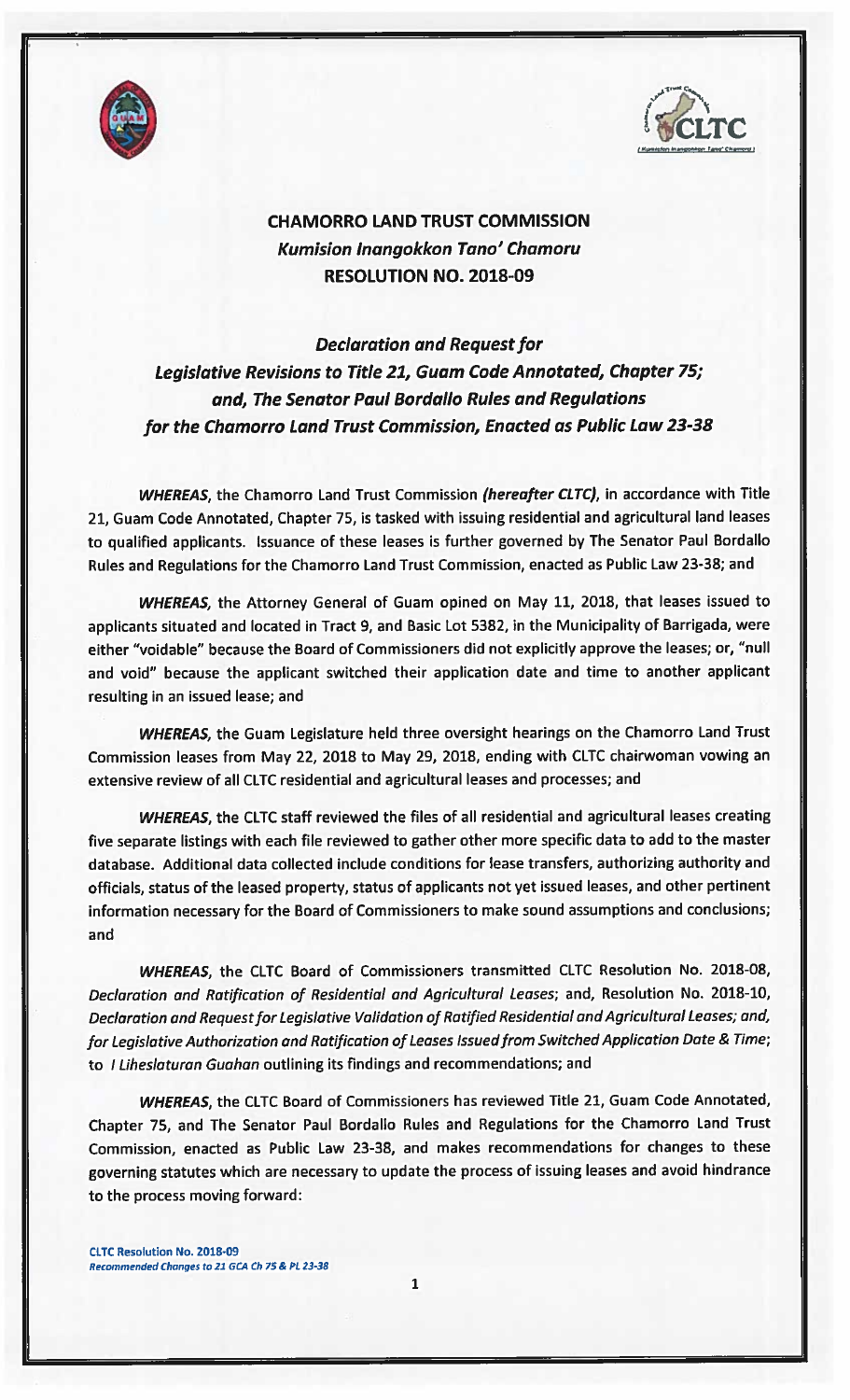21 GCA, Chapter 75, The Chamorro Land Trust Commission

1. §75109(a): From the following relatives of the lessee, husband and wife, children, widows or widowers of the brothers and sisters, or nieces and nephew, +The lessee shall designate the person or persons whom he directs his interest in the tract or tracts to vest upon his death.

In the absence of such a designation as approved by the Commission, the Commission shall select from the relatives of the lessee in order-named above as limited by the foregoing paragraph one or more persons one person within the third degree of consanguinity of the lessee who are is qualified to be a lessees of Chamorro homelands, except as hereinabove provided, as the successor or successors of the lessee's interest in the tract or tracts, and upon the death of the lessee, his interest shall vest in the person or persons so selected. The Commission may select such a successor or successors after the death of the lessee, and the rights to the use and occupancy of the tract-or-tracts may be made effective as of the date of the death of such lessee.

2. §75121(d) The Chamorro Land Trust Commission shall designate and make available a parcel of land in the southern part of the island that shall be designated as a Biodiversity Conservation Easement for the purpose of transplanting and cultivating herbal plants, and establishing **Hatdin Amot Chamorro.** 

Public Law 23-38, The Senator Paul Bordallo Rules and Regulations for the **Chamorro Land Trust Commission** 

- 1. §2.2 Offices. The commission offices are located at 590 South Marine Corps Drive, Tamuning, Guam; ITC Building, 3rd floor; Buildings 903,905, and 907, Tiyan Barrigada, Guam or whatever successor office it might relocate to in the future.
- 2. §2.3 Mailing Address. P.O. Box 2950, Agana, Guam 96910 96932
- 3. §2.4 Contact numbers Information:
	- 1. Telephone: (671) 475-4281~8-649-5263 ext 400
	- 2. Fax: (671) 477-8082 649-5383
	- 3. Email: cltc@land.guam.gov
	- 4. Webpage: http://dlm.guam.gov/chamorro-land-trustcommission/
- 4. §5.6 Village and itsland-wide-Residential and agricultural waiting lists.
- 5. §5.6(a) Applicants will be placed on the respective island-wide residential and/or agricultural tract waiting list in the order specified in which they were received in section  $5.3(a)$ .
- 6. §5.6(c) An applicant who receives a notice of an intent to award is awarded-a-lot shall be able to decline twice lots in two different villages. After declining a third notice of intent to award, an applicant's name shall be removed from the waiting list.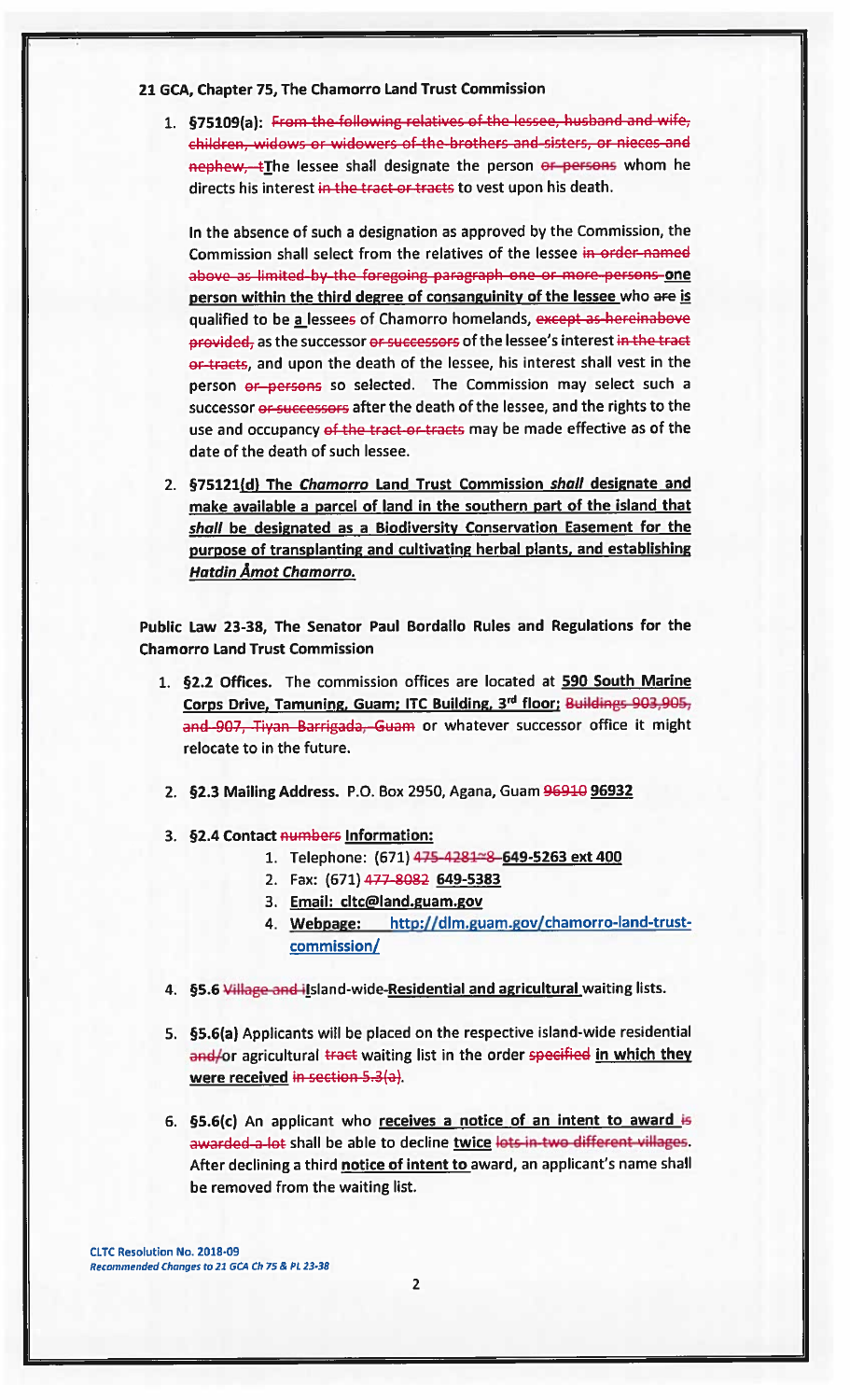- 7. §5.6(d) On or before By the 2015<sup>th</sup> day of the end of the calendar year of every month, a copy of the residential and agricultural priority listing redacted master data-base listing for the previous year month as of the last day of the month shall be recorded at the Department of Land Management.
- 8. §5.6(e) Residential and agricultural island-wide waiting list shall be posted online and made available at the CLTC office.
- 9. §5.7 Contract for award; priority. Applicants shall be considered for award in the order in which their completed applications were received by the commission; provided that awards shall first be made according to their ranking in existing priority waiting lists in that order until those waiting lists are exhausted the island-wide residential or agricultural waiting list.
- 10. §5.8 Transfer or switch of application rights.
- 11. §5.8(a) An applicant may designate a relative qualified person under the Act to include a qualified husband and or wife,-children, widows or widowers of the brothers and sister, or nieces and nephews to succeed to the applicant's application rights upon the death of the applicant. Upon the death of an applicant who dies without designating a successor, the application rights may be succeeded by the qualified relative person within the third degree of consanguinity of the applicant as provided in (1) and (2) in this section upon application therefor. In the absence of such a designation, the commission may
	- Designate, in its absolute discretion, a successor to include a  $(1)$ qualified husband or wife; or a qualified person-from among the applicants for succession within the third degree of consanguinity of the applicant to the application rights of the deceased applicant in the order-named in this paragraph (a); or
	- (2) Allow an unqualified spouse to designate a qualified child to succeed to the deceased applicant's application rights.
	- Requests for succession to application rights shall be made to the  $\mathbf{E}$ commission in writing not later than 180 90 days after the-death of the applicant; notice of intent to award if the applicant is deceased; otherwise, the application shall be cancelled and the applicant's name removed from the waiting list.
- 9. §5.8(b) An applicant may, once in his/her lifetime, transfer or switch their application date and time rights to a qualified person within the third degree of consanguinity of the applicant under the Act. Requests for a transfer or switch of application date and time shall be made to the commission in a notarized letter and the board of commissioners shall consider the request which must be approved to be made effective. No other switching of the application rights of either party shall be permitted, thereafter. Requests for transfers or switches may be considered if the commission, in its considered opinion, finds that an emergency exists which makes transfer or switch imperative.
- 10. §5.9 The commission shall post, in every municipal mayor's office and **on** the website once in a publication of general circulation, the names, file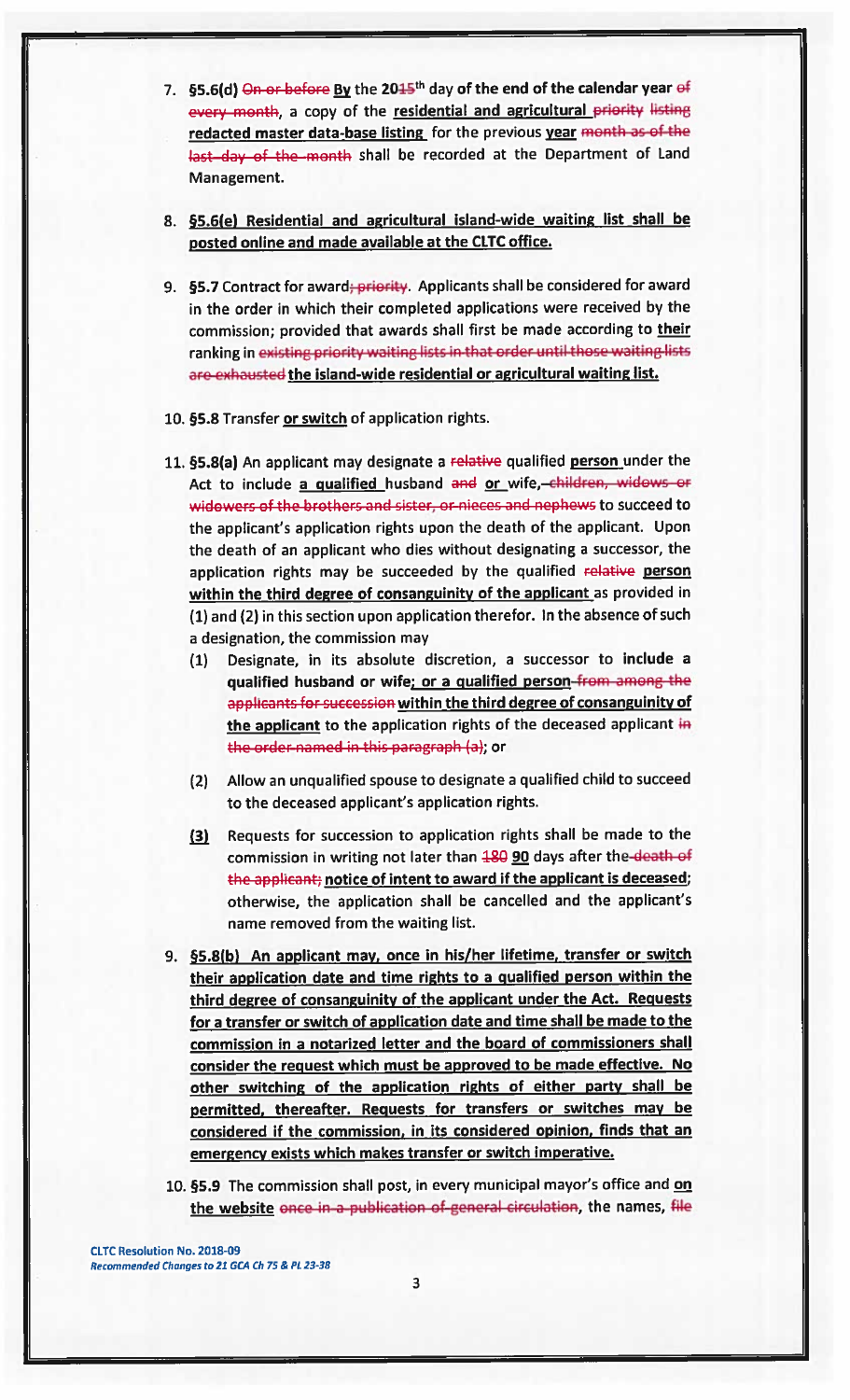numbers waiting list number, and dates and time of application of all who have been awarded leases receive lease awards within two weeks after awards are made. They shall remain posted for a period of sixty (60) days.

- 11. §5.10(a) An applicant for awards must notify the commission, in writing, of any change in address or other information contained in the application within fifteen calendar days of such change. Whenever the commission initiates action for awards, all applicants whose application information is not current will be given ninety (90) days written notice to update the information. Written notice shall either be served personally upon the applicant or be sent to the applicant by registered mail addressed to his mailing address, as indicated on the applications. If notice is not personally served, it shall also be published once in a daily newspaper of general circulation in the territory of Guam within three days of the date the notice is mailed out. If the applicant does not furnish the information necessary to facilitate the award within 90 days of notice, the commission shall remove the applicant from the award list and the applicant must re-apply as a new applicant. < Moved to §6.2(b)>
- 12. §5.10(b) The applicant may appeal the commission's decision to remove his name from any award list as provided by the Administrative Adjudication Law. < Moved to §6.2(b)>
- 13. §6.1(a) Whenever residential tracts lots or units are available, the commission shall award residential tract leases to applicants who, in the opinion of the commission, are qualified to perform the conditions of such leases. The commission's opinion as to the applicant's qualification shall be based on criteria specified in the Act.
- 14. §6.1(b) The lessee shall occupy and commence to use the tract lot or unit as his their home within one year after the lease is made-executed.
- 15. §6.1(c) Lot size for a residential tract lease to be awarded shall be not less than 10,000-square feet with-public sewer connection available nor less than one-half (1/2) acre with no public sewer connection available, but in neither case shall be more than one (1) acre; or lot size for a residential tract lease shall be specified by zoning, subdivision, environmental, or administrative policies. <del>, but in no circumstance may the area exceed one</del>  $<sub>4</sub>$ -acre.</sub>
- 16. §6.2(b) The commission shall award lots on a first-come first-served basis at the discretion of the applicant. When the commission initiates action for awards, written notice shall be mailed by USPS First Class mail. For all notices, the Commission shall publish twice in a daily newspaper of general circulation in the territory of Guam a notice of intent to award for applicants listed. Notice of the list of the intent to award shall simultaneously be issued to each village mayor for posting and be posted on the CLTC webpage. If the applicant does not respond to the notice within 90 calendar days of the second published notice, the commission shall remove the applicant from the award list and the applicant must reapply as a new applicant. The applicant may appeal the commission's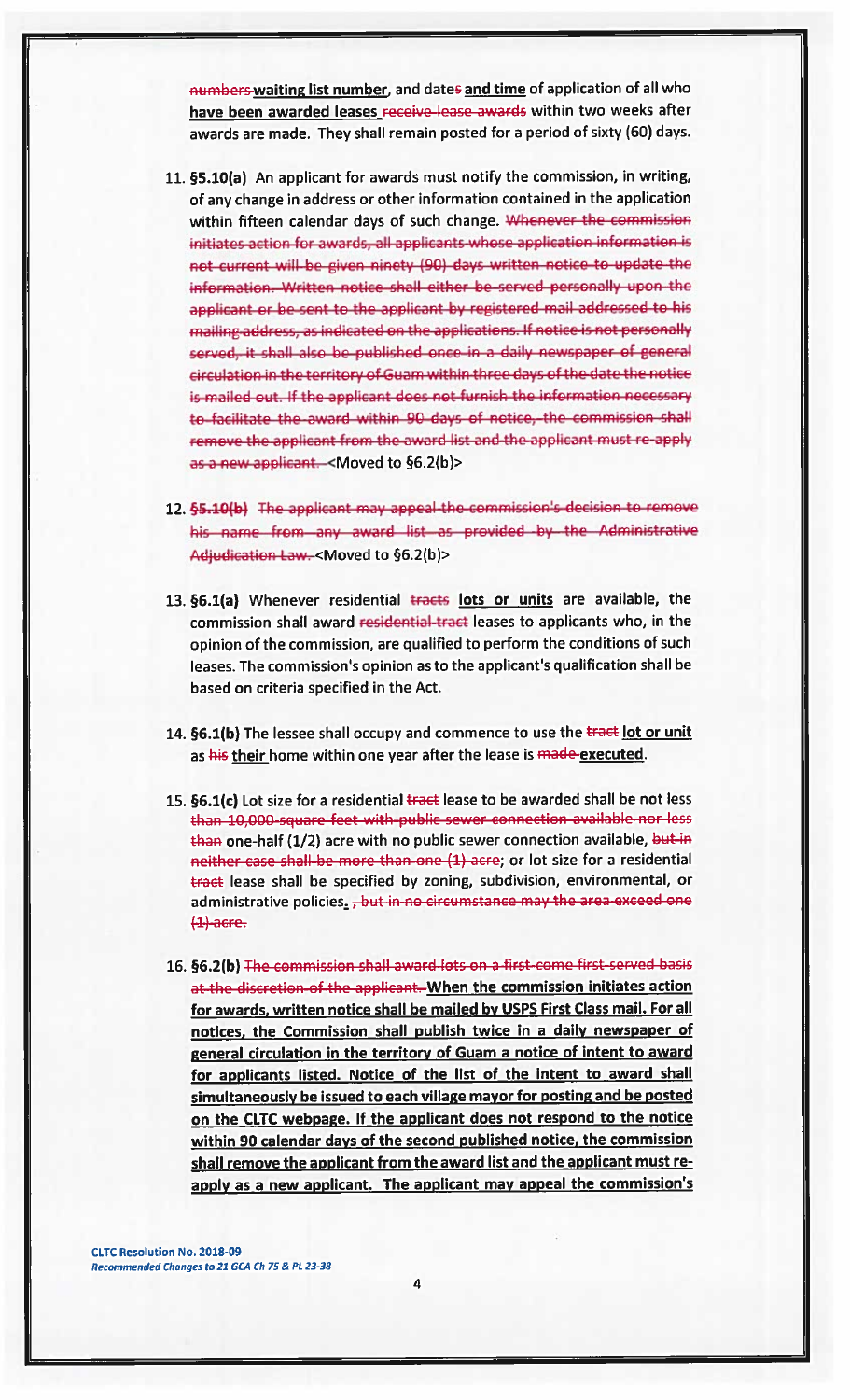decision to remove their name from any award list as provided by the **Administrative Adjudication Law.** 

- 17. §6.2(c) In addition to (a) and (b) above, the commission shall prioritize awards for residential tracts to applicants in the following descending order:-
	- (1) Those who do not own land anywhere;
	- (2) Those who own one (1) acre or less anywhere;
	- (3) Those who own more than one (1) acre anywhere."

The board of commissioners shall approve a listing of eligible applicants who have been duly noticed and have accepted and are ready to be awarded a lease. Upon approval of these applicants, a lease shall be prepared and processed. These approved leases shall be deemed as ratified.

- 18. §6.3 Award of Residential lease; lessee's performance.
- 19. §6.3(a) The commission shall, whenever tracts lots or units are available, enter into such a lease with any applicant who, in the opinion of the commission, is qualified to perform the conditions of such lease.
- 20. §6.5 Agricultural tract leases.
- 21. §6.5(a) Whenever agricultural tracts lots are available, the commission shall award agricultural tract leases to applicants who, in the opinion of the commission, are qualified to perform the conditions of such leases. The commission's opinion as to the applicant's qualification shall be based on criteria specified in the Act.
- 22. §6.5(b) The lessee shall occupy and commence to use the tract lot to cultivate as his their farm, within one year after the lease is made.
- 23. §6.6(a) Residences shall be permitted upon on agricultural tracts leased lots. Only one residence will be permitted per lessee on Chamorro homelands, subject to the following conditions:
- 24. §6.6(a)(1) The lessee has actively cultivated or developed at least twothirds of the agricultural tract lot at all times;
- 25. §6.6(b) A lessee possessing a residential tract lease may construct a residence on the lessee's agricultural tract; provided that, the lessee complies with all other conditions imposed by this section, section 7.3, and+
	- (1) Lessee makes prior arrangements to surrender or transfer the residential tract lease-upon the completion of construction of the residence on the lessee's agricultural tract. Should it be feasible, the lessee may relocate the present house;
	- (2) Lessee must be financially able to assume the cost of relocation or construction of the new residence plus any related expenses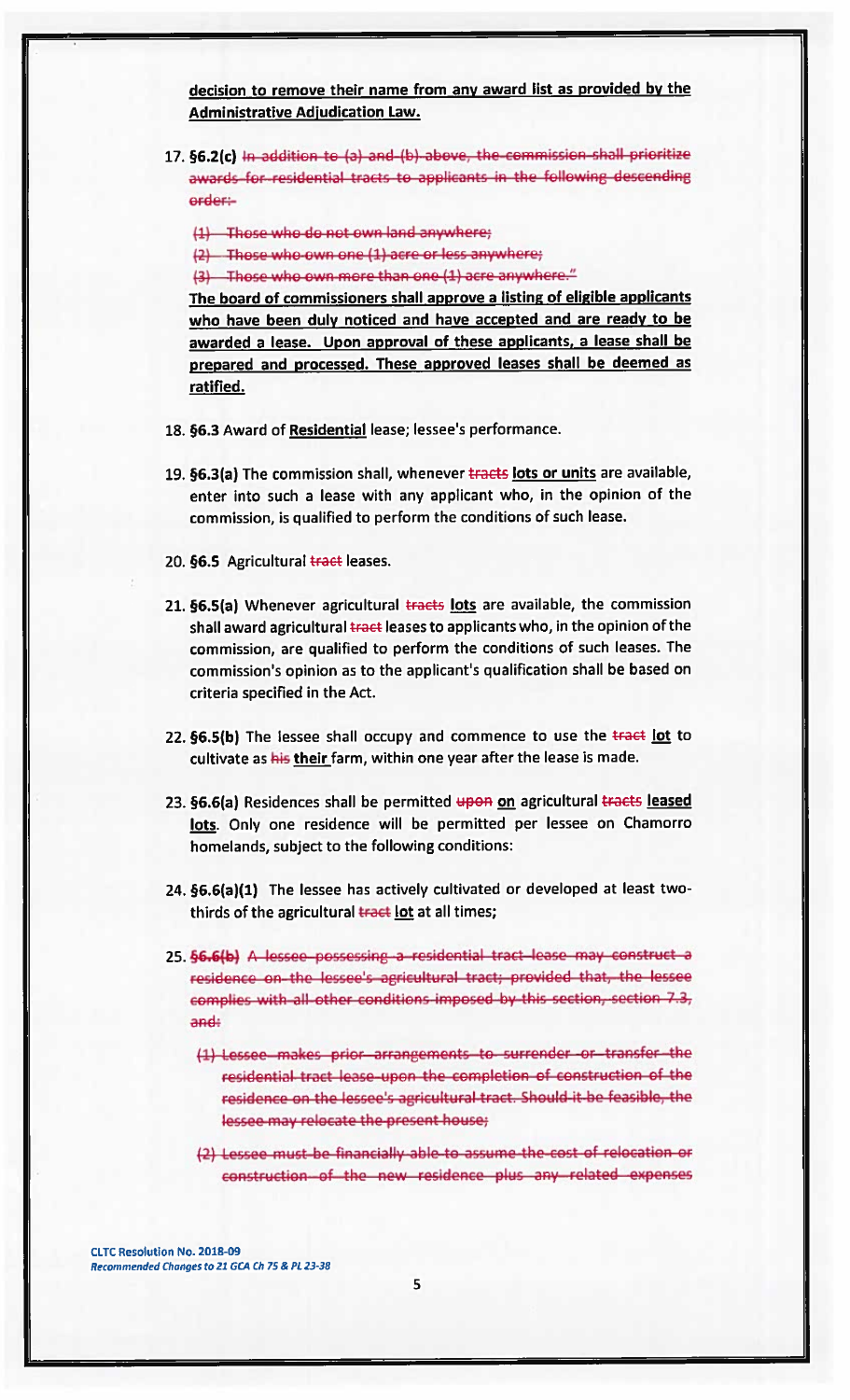necessary to maintain the agricultural tract. The commission may assist-the lessee under-chapter 8; and

- (3) In the event the lessee surrenders the residential tract lease, the net proceeds thereof shall be first credited to any loan granted by the commission for the construction of a home on the agricultural tract.
- 26. §6.6 (c)(b) The commission shall not be liable for expenses incurred by the lessee for amenities brought to the lot tract. The commission shall not provide nor be required to provide such amenities, except as it may determine in the planned development of its lands.
- 27. §6.6(d)(c) Upon cancellation, surrender, or transfer of the agricultural lot tract, the lessee shall relinguish the entire leasehold interest including the residence.
- 28. §6.9 Commercial leases [Reserved] No commercial leases shall be entered into by the Chamorro-Land Trust Commission until Rules and Regulations covering the same have been adopted-pursuant to the Administrative Adjudication Law. See 21 GCA, Chapter 75, Section 75122.
- 29. §7.5 Transfer of leases. Requests for transfers will be considered for approval only if the lessee has held such lease for a period of at least seven years, unless the commission, in its considered opinion, finds that an emergency exists which makes transfer imperative. A lessee may transfer the leasehold to any individual who qualifies under the Act, and is at least eighteen (18) years old a qualified spouse or a qualified person within the third degree of consanguinity. The transferee must immediately occupy the residential tract lot or use or cultivate the agricultural tract lot. Failure to occupy or use such tract lot within sixty (60) days from date of transfer shall constitute grounds for cancellation of such lease. A transferee may own an interest in non-Chamorro homelands real property regardless of degree of ownership.

**WHEREAS**, at the October 18, 2018, CLT Board of Commissioners meeting, the commissioners approved a motion to recommend the changes outlined above to I Liheslaturan Guahan.

### NOW THEREFORE BE IT RESOLVED.

1. The Chamorro Land Trust Commission Board of Commissioners approved motion and submits this resolution respectfully requesting I Liheslaturan Guahan to modify Title 21, Guam Code Annotated, Chapter 75, and The Senator Paul Bordallo Rules and Regulations for the Chamorro Land Trust Commission, enacted as Public Law 23-38, with the recommended changes outlined above.